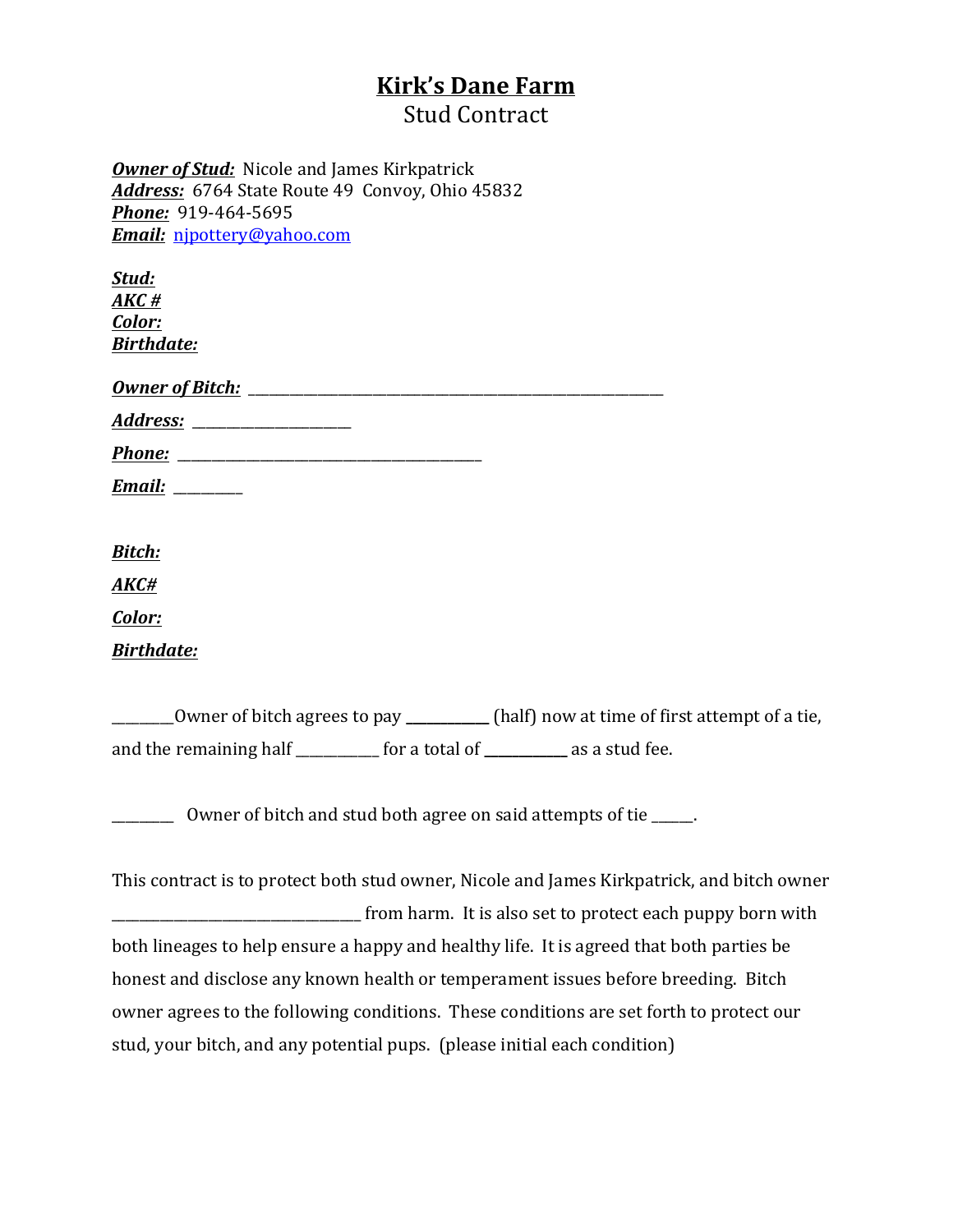- Bitch is of appropriate breeding age.
- Bitch is fully registered with the AKC (American Kennel Club) Registry to said owner.
- Example 1. Bitch is up to date on all shots and to your knowledge is healthy and of sound temperament.
- \_\_\_\_\_\_\_\_ Bitch owner agrees that no other male has mated with this bitch during current heat cycle or after.
- Bitch owner agrees there is no guarantee that a tie will occur or that the bitch will become pregnant or have puppies or that any puppies will live.
- Example 1. Bitch owner and stud owner agree that if the bitch fails to become pregnant, or if the bitch whelps less than 2 pups, the owner of the bitch must notify stud owner as soon as possible. A return stud service will be given to same bitch without charge. If something is to happen to the stud dog that does not allow the return stud service, the stud owner will extend the offer to mate the bitch with another stud dog.
- Kirk's Dane Farm will approve all AKC registration papers to bitch owner once all money transactions are complete and settled.
- **EXECT:** Kirk's Dane Farm assures a certified healthy and fertile stud. Kirk's Dane Farm doesn't ensure the health of bitch or puppies whelped by said bitch.
- Kirk's Dane Farm guarantee's at least 2 live pups to be born in your litter. If after the first breeding the pregnancy does not take, we will perform another breeding at no charge to you. If after the second attempt does not take, you must take your bitch in to have a full reproductive exam by a licensed veterinarian. If the results come back that the bitch cannot be bred and cannot reproduce a litter, a full refund will be returned.
- **EXECUTE:** Bitch owner agrees to properly care for her expecting bitch and provide all puppies with suggested vaccinations through your personal vet.
- Bitch owner agrees to not knowingly sell any pup to a broker, puppy mill, auction, pet store (private or chain).
- **EXECUTE:** Bitch owner agrees to sell all puppies on **Limited Registration**, unless otherwise to a small breeding program with a contract in place, whether co-own or other **AND** with the permission and discussion of Kirk's Dane Farm stud owners.